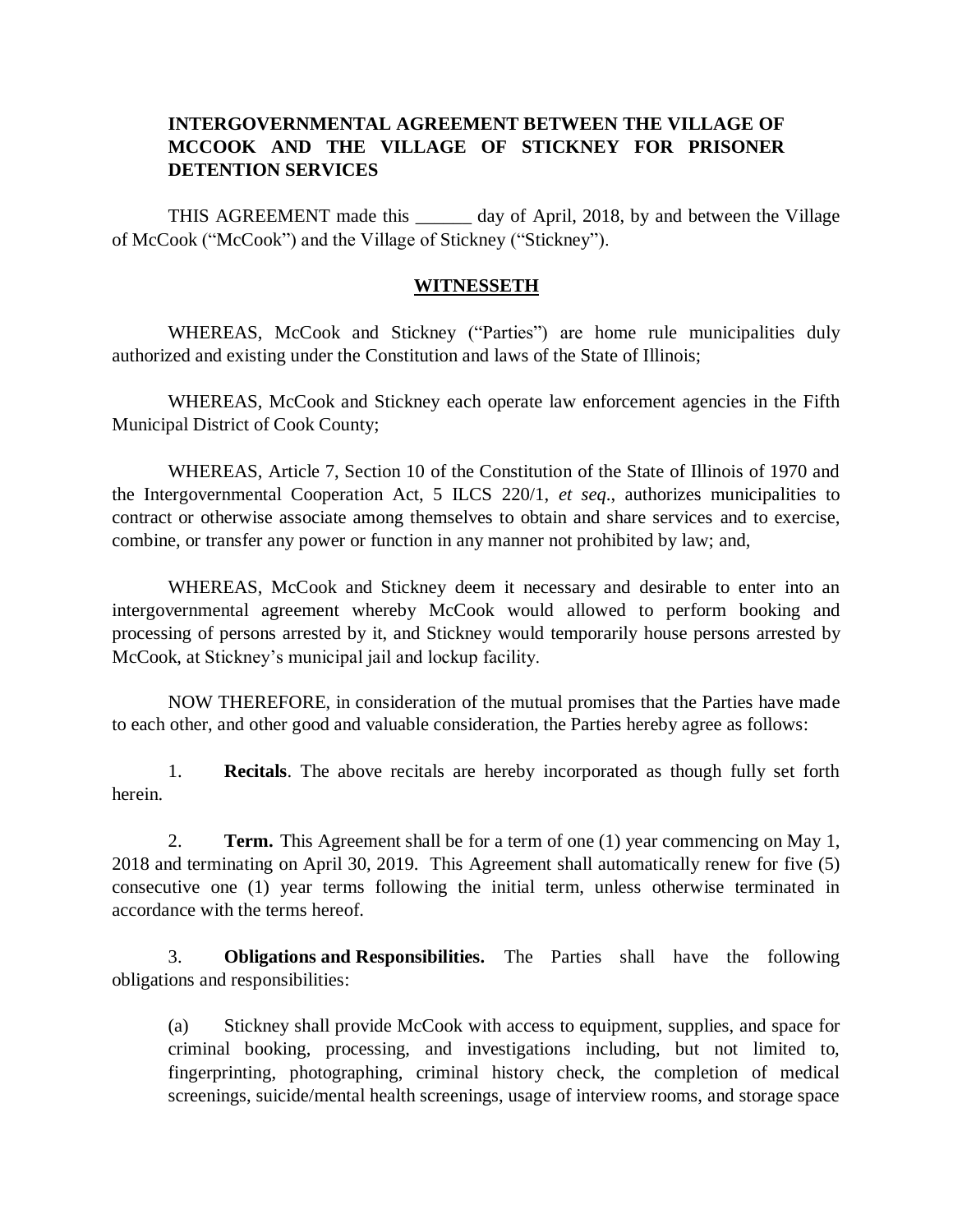for records related thereto, at the Stickney Police Department municipal jail and lockup facility (the "Facility") located at 6533 West Pershing Road, Stickney, Illinois 60402.

(b) Stickney shall accept and provide prisoner detention services, including supplying necessary personnel, at the Facility on a 24-hour basis for persons arrested by McCook who are awaiting a hearing before a court of competent jurisdiction, are unable to post a bond as may be required by law, or are awaiting transfer to another jurisdiction. Stickney shall be responsible for providing meals and responding to or meeting any other needs of McCook arrestees held/detained at the Facility. Stickney shall conduct regular prisoner checks of McCook arrestees, and shall otherwise comply with the Municipal Jail and Lockup Standards promulgated by the Illinois Department of Corrections.

(c) McCook shall retain possession of, and be responsible for, all personal belongings of McCook arrestees.

(d) McCook shall be responsible for transporting McCook arrestees to appear before a court of competent jurisdiction, and if an arrestee is in custody on account of a warrant from another jurisdiction, McCook shall be responsible for all communication with and transportation to such foreign jurisdiction.

(e) Stickney shall be responsible for transporting all McCook arrestees in need of medical attention. Stickney shall be solely responsible for supervising any prisoner transportation to and from a hospital or other medical facility, and shall be solely responsible for monitoring the prisoner while at the hospital or other medical facility until such time as McCook personnel can be provided, and are present, for such purposes. McCook shall be responsible for returning the McCook arrestee to Stickney, as needed, upon be cleared from the hospital or other medical facility.

(f) Stickney is authorized to release any McCook arrestee if directed to do so by McCook. Except as may be otherwise agreed to by each Chief of Police, Stickney shall not be responsible for holding any McCook arrestee for more than forty-eight (48) hours after arrest.

4. **Compensation.** McCook shall pay Stickney the sum of \$4,000 per annum, paid in quarterly installments, for the initial term of this Agreement. All payments are due on or before the 5<sup>th</sup> day of the first month of each quarterly period.

5. **Indemnification**. McCook agrees, to the fullest extent provided by law, to defend, indemnify, and hold harmless Stickney to and from any and all claims, causes of action, or damages of every kind, nature, or description, including attorney's fees, arising from or relating to any condition, injury, or illness sustained by a McCook arrestee prior to being accepted at the Facility and not otherwise caused, contributed to, or exacerbated by Stickney or its officials, employees, or agents. Stickney agrees, to the fullest extent provided by law, to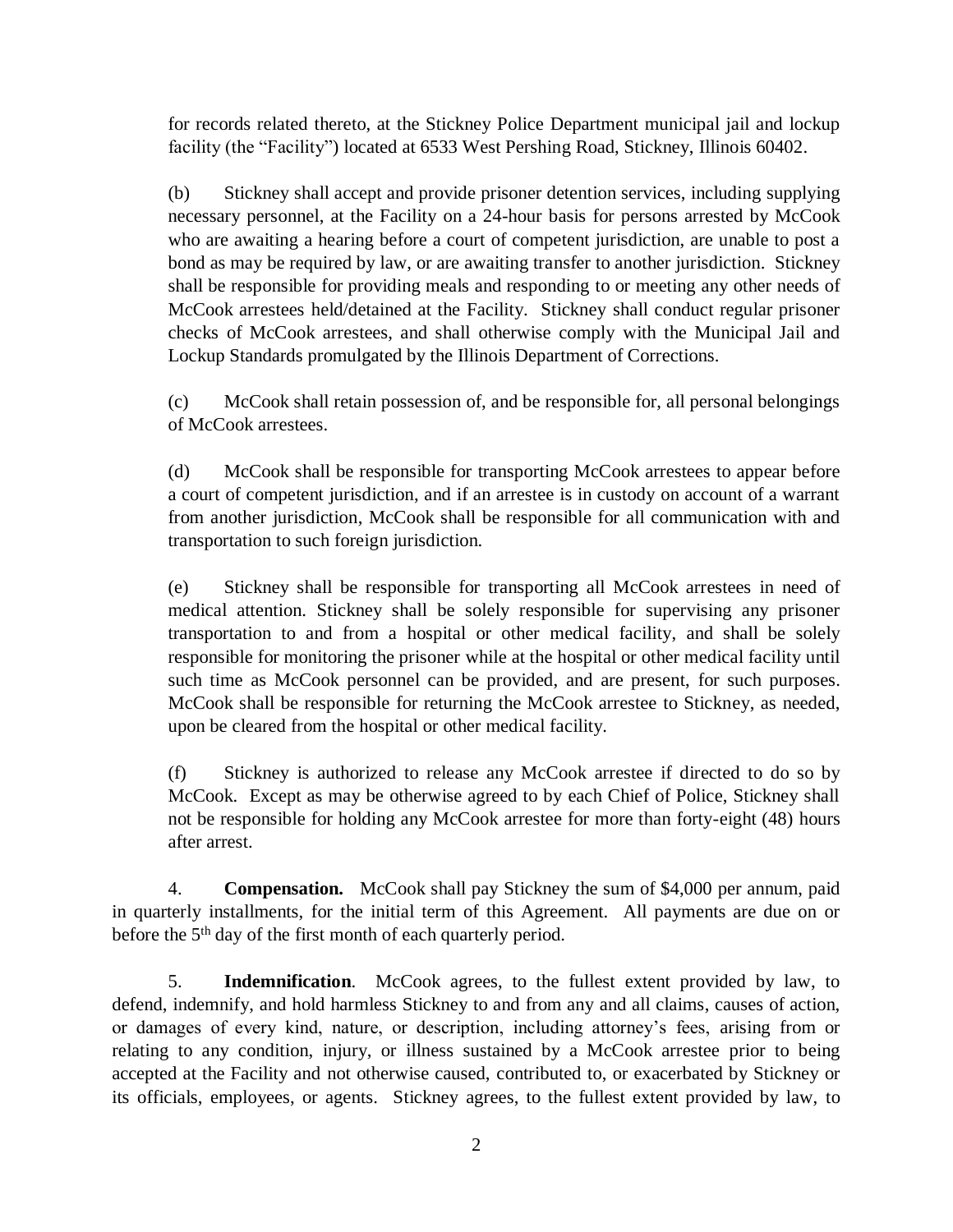defend, indemnify, and hold harmless McCook to and from any and all claims, causes of action, or damages of every kind, nature, or description, including attorney's fees, arising from or relating to any condition, injury, or illness sustained by a McCook arrestee after acceptance at the Facility and while in the custody of Stickney.

6. **Insurance**. McCook and Stickney shall each maintain general liability and law enforcement activities insurance covering their activities hereunder, with coverage limits for both lines of coverage of at least \$2,000,000.00 per occurrence, \$4,000,000.00 in the aggregate, and not less than \$2,000,000 Umbrella coverage. Coverage will be placed with insurance carriers with an A.M. Best Rating of not less than A- and financial rating of not less than VII. Any insurance policy required by this Agreement shall include a contractual liability endorsement for the Parties' obligations under Paragraph 5, and each shall name the other as an additional insured. The aforesaid policies shall also include a subrogation and waiver provision, which will be applicable to the other party. Any insurance policy maintained by McCook or Stickney shall be non-contributory with respect to such claims.

7. **Consequential Damages.** In no event shall McCook or Stickney be liable to the other for any special, incidental or consequential damages, including, but not limited to, loss of income, loss of revenue, loss of profits, loss of use, loss of capital, rental expenses, financing, reputation, overhead expenses, or interest, whether based on contract, tort, negligence, strict liability, or otherwise and arising from any cause whatsoever under this Agreement or breach of this Agreement.

8. **Termination.** After the initial term, this Agreement may be terminated with or without cause by either party upon 90 days written notice of the effective date of said termination from the terminating party.

9. **Notices**. All notices or communications provided for herein shall be in writing and shall be delivered to the other party either in person, by a reputable overnight carrier or by United States certified mail return receipt requested. Notice shall be served as follows:

| Village of McCook   | Village of Stickney |
|---------------------|---------------------|
| Attn: Mayor         | Attn: Mayor         |
| 5000 Glencoe Avenue | 6533 Pershing Road  |
| McCook, IL $60525$  | Stickney, IL 60402  |

10. **Authority.** The McCook and Stickney represent to one another that they are each authorized to and have the power to enter into, and by proper action have duly authorized the execution, delivery and performance of the Agreement.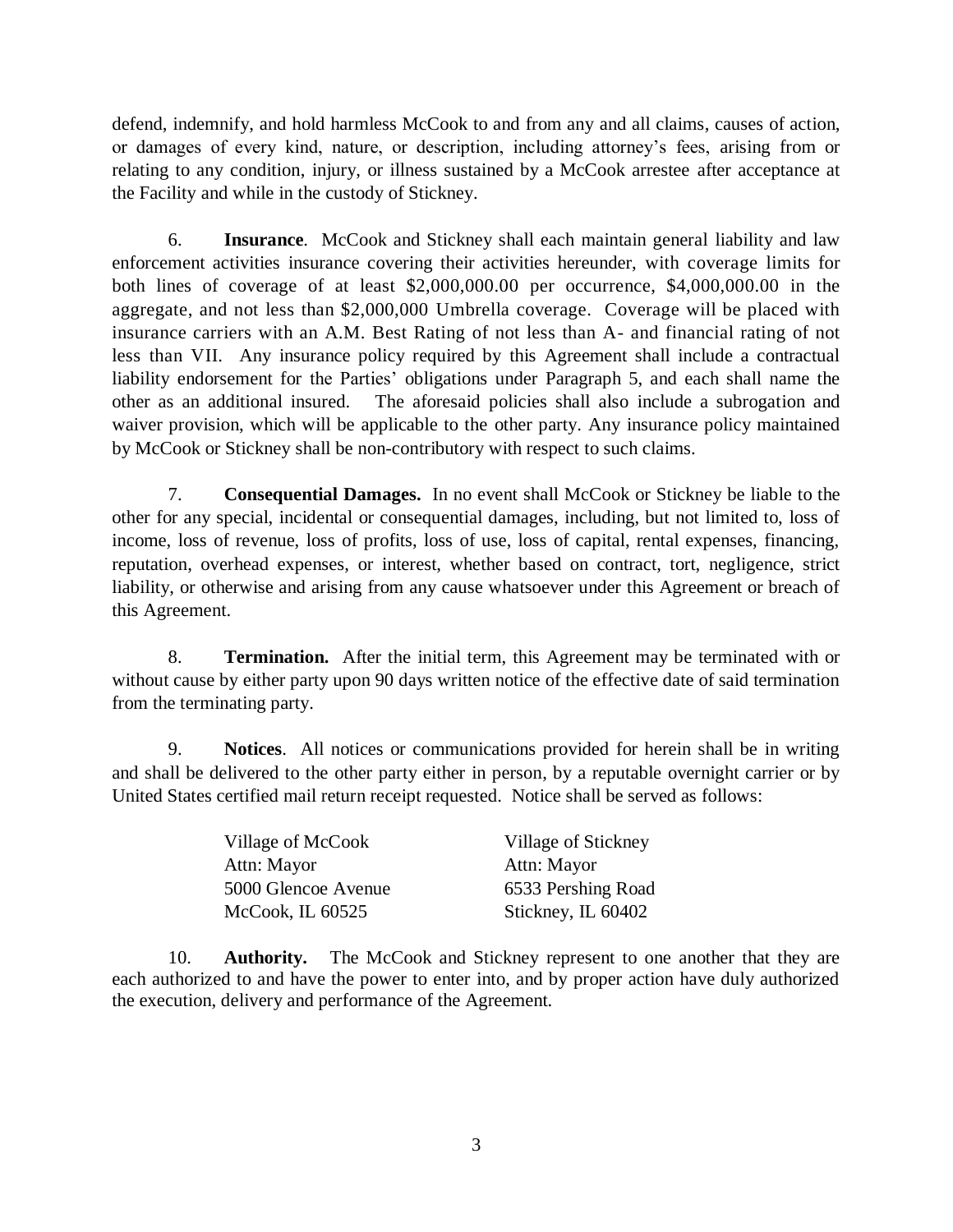11. **Illinois Law.** This Agreement shall be deemed to be an intergovernmental agreement made under and shall be construed in accordance with and governed by the laws of the State of Illinois.

12. **Binding Effect**. The Parties intend that the terms and conditions of this Agreement shall be binding upon and inure to the benefit of their respective grantees, nominees, successors in interest, assignees, heirs, executors, or lessees.

13. **Rights Cumulative.** Unless expressly provided to the contrary in this Agreement, each and every one of the rights, remedies, and benefits provided by this Agreement shall be cumulative and shall not be exclusive of any other rights, remedies, and benefits allowed by law.

14. **Written Modification.** Neither this Agreement nor any provisions hereof may be changed, revised, modified, waived, discharged, terminated, or otherwise abrogated, diminished, or impaired other than by an instrument in writing duly authorized and executed by McCook and Stickney.

15. **Entire Agreement.** This Agreement contains the entire agreement and understanding of the Parties with respect to the subject matter hereof, and supersede all prior or contemporaneous negotiations, commitments, agreements, and writings, and all such other negotiations, commitments, agreements, and writings shall have no further force or effect, and the parties thereto shall have no further rights or obligations thereunder. The Parties each represent, warrant, covenant, and agree that no representation, warranty, covenant, or agreement shall be binding on the other party unless expressed in writing herein or by written modification pursuant to Paragraph 14 hereof.

16. **Counterparts.** This Agreement may be signed in any number of counterparts with the same effect as if the signatures thereto and hereto were upon the same instrument.

17. **Non-Waiver.** Neither McCook nor Stickney shall be under any obligation to exercise any of the rights granted to them in this Agreement. The failure of McCook or Stickney to exercise at any time any right granted to it shall not be deemed or construed to be a waiver of that right, nor shall the failure void or affect such municipality's right to enforce that right or any other right.

18. **Severability.** It is hereby expressed to be the intent of the Parties that should any provision, covenant, agreement, or portion of this Agreement or its application to any person or property be held invalid by a court of competent jurisdiction, the remaining provisions of this Agreement and the validity, enforceability, and application to any person or property shall not be impaired thereby; but the remaining provisions shall be interpreted, applied, and enforced so as to achieve, as near as may be, the purpose and intent of this Agreement to the greatest extent permitted by applicable law.

19. **Interpretation.** This Agreement shall be construed without regard to the identity of the party who drafted the various provisions of this Agreement. Moreover, each and every